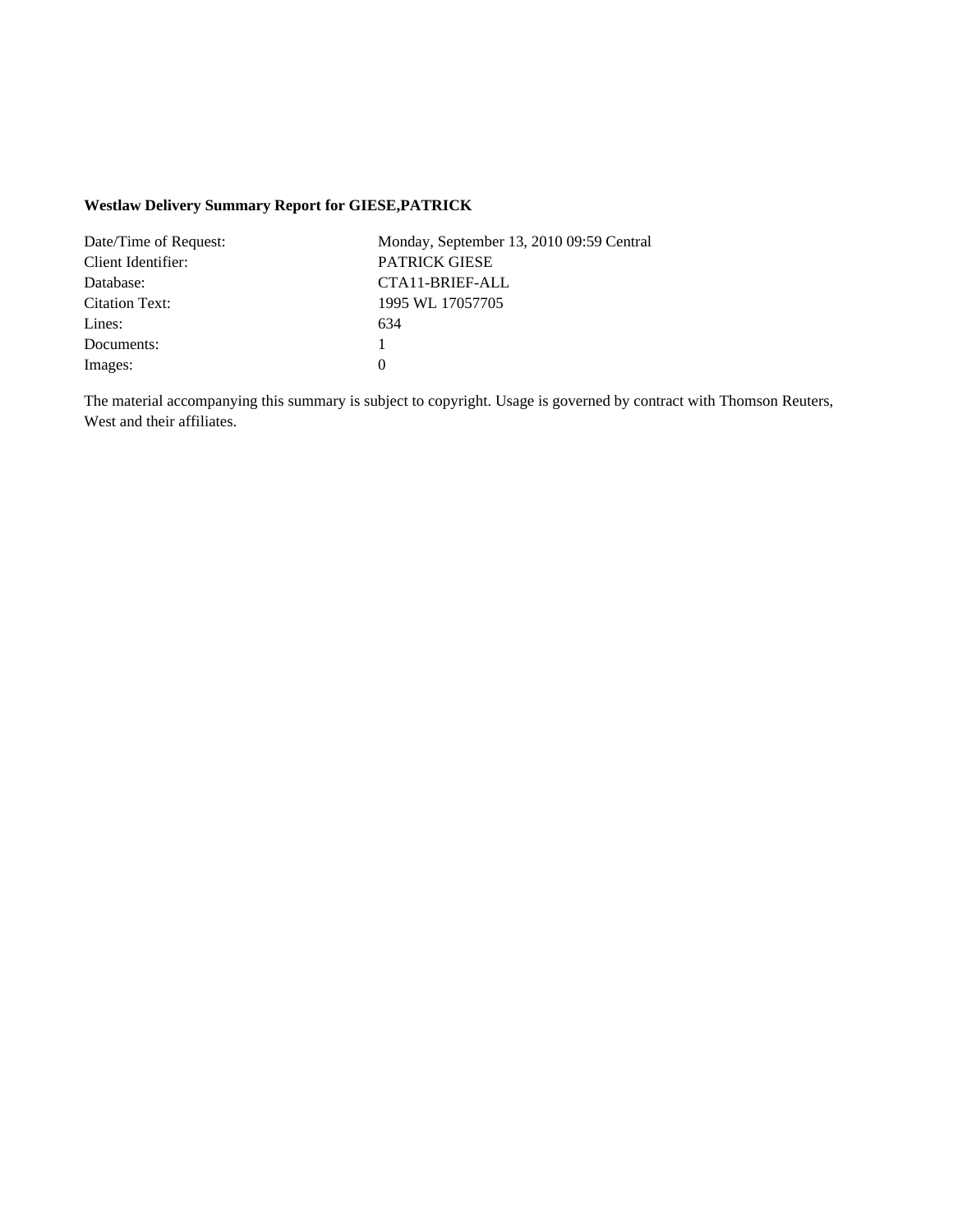United States Court of Appeals,

Eleventh Circuit.

Richard A. CHILDS, Petitioner-Appellee,

v.

COMMISSIONER OF INTERNAL REVENUE, Respondent-Appellant. Mimi P. CHILDS, Petitioner-Appellee,

v.

COMMISSIONER OF INTERNAL REVENUE, Respondent-Appellant. John C. SWEARINGEN, Jr., and Suzanne N. Swearingen, Petitioners-Appellees, v.

COMMISSIONER OF INTERNAL REVENUE, Respondent-Appellant. Ben B. PHILIPS, Petitioner-Appellee,

v.

COMMISSIONER OF INTERNAL REVENUE, Respondent-Appellant.

No. 95-8762.

December 18, 1995.

On Appeal from the Decisions of the United States Tax Court

Reply Brief for the Appellant

[Loretta C. Argrett](http://www.westlaw.com/Find/Default.wl?rs=dfa1.0&vr=2.0&DB=PROFILER-WLD&DocName=0128206201&FindType=h), Assistant Attorney General, [Gary R. Allen](http://www.westlaw.com/Find/Default.wl?rs=dfa1.0&vr=2.0&DB=PROFILER-WLD&DocName=0198251301&FindType=h) (202) 514-3361, [Bruce R. Ellisen](http://www.westlaw.com/Find/Default.wl?rs=dfa1.0&vr=2.0&DB=PROFILER-WLD&DocName=0282700501&FindType=h) (202) 514-2929, [Charles Bricken](http://www.westlaw.com/Find/Default.wl?rs=dfa1.0&vr=2.0&DB=PROFILER-WLD&DocName=0112146601&FindType=h) (202) 514-3006, Attorneys Tax Division Department of Justice, Post Office Box 502, Washington, D. C. 20044.

## **\*i** TABLE OF CONTENTS

Reply brief ... 1

Conclusion ... 23

Certificate of service ... 24

## CITATIONS

Cases:

*[American Ass'n Christian Schools Vol. Emp. v. United States](http://www.westlaw.com/Find/Default.wl?rs=dfa1.0&vr=2.0&DB=350&FindType=Y&SerialNum=1988092824),* [850 F.2d 1510 \(11th Cir. 1988\)](http://www.westlaw.com/Find/Default.wl?rs=dfa1.0&vr=2.0&DB=350&FindType=Y&SerialNum=1988092824) ... 18

*[Centre v. Commissioner](http://www.westlaw.com/Find/Default.wl?rs=dfa1.0&vr=2.0&DB=838&FindType=Y&SerialNum=1971290034),* [55 T.C. 16 \(1970\)](http://www.westlaw.com/Find/Default.wl?rs=dfa1.0&vr=2.0&DB=838&FindType=Y&SerialNum=1971290034) ... 6, 7, 12, 20

*[Commissioner v. Smith](http://www.westlaw.com/Find/Default.wl?rs=dfa1.0&vr=2.0&DB=780&FindType=Y&SerialNum=1945114092),* [324 U.S. 177 \(1945\)](http://www.westlaw.com/Find/Default.wl?rs=dfa1.0&vr=2.0&DB=780&FindType=Y&SerialNum=1945114092) ... 4

*[Goldsmith v. United States,](http://www.westlaw.com/Find/Default.wl?rs=dfa1.0&vr=2.0&DB=350&FindType=Y&SerialNum=1978120911)* [586 F.2d 810 \(Ct. C1. 1978\)](http://www.westlaw.com/Find/Default.wl?rs=dfa1.0&vr=2.0&DB=350&FindType=Y&SerialNum=1978120911) ... 13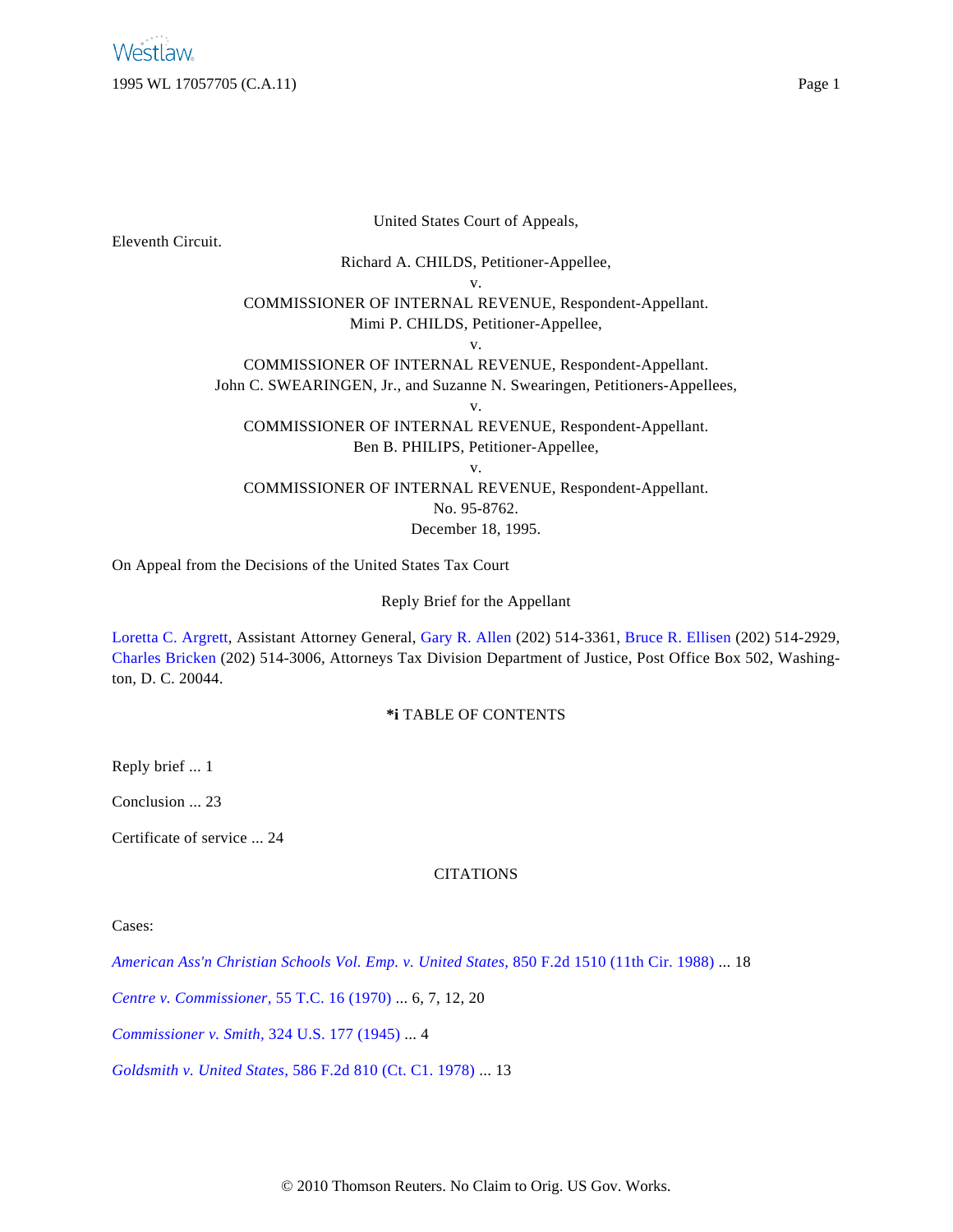*[Minor v. United States,](http://www.westlaw.com/Find/Default.wl?rs=dfa1.0&vr=2.0&DB=350&FindType=Y&SerialNum=1985148622)* [772 F.2d 1472 \(9th Cir. 1985\)](http://www.westlaw.com/Find/Default.wl?rs=dfa1.0&vr=2.0&DB=350&FindType=Y&SerialNum=1985148622) ... 6, 7, 20

*[Montelepre Systemed, Inc, v. Commissioner,](http://www.westlaw.com/Find/Default.wl?rs=dfa1.0&vr=2.0&DB=350&FindType=Y&SerialNum=1992055682)* [956 F.2d 496 \(5th Cir. 1992\)](http://www.westlaw.com/Find/Default.wl?rs=dfa1.0&vr=2.0&DB=350&FindType=Y&SerialNum=1992055682) ... 12

*[Sproull v. Commissioner](http://www.westlaw.com/Find/Default.wl?rs=dfa1.0&vr=2.0&DB=838&FindType=Y&SerialNum=1951287377),* [16 T.C. 244 \(1951\)](http://www.westlaw.com/Find/Default.wl?rs=dfa1.0&vr=2.0&DB=838&FindType=Y&SerialNum=1951287377), *aff'd,* [194 F.2d 541 \(6th Cir. 1952\)](http://www.westlaw.com/Find/Default.wl?rs=dfa1.0&vr=2.0&DB=350&FindType=Y&SerialNum=1952200085) ... 6, 7, 20

*[United States v. Drescher](http://www.westlaw.com/Find/Default.wl?rs=dfa1.0&vr=2.0&DB=350&FindType=Y&SerialNum=1950119573),* [179 F.2d 863 \(2d Cir. 1950\)](http://www.westlaw.com/Find/Default.wl?rs=dfa1.0&vr=2.0&DB=350&FindType=Y&SerialNum=1950119573), *cert. denied,* [340 U.S. 821 \(1950\)](http://www.westlaw.com/Find/Default.wl?rs=dfa1.0&vr=2.0&DB=780&DocName=340US821&FindType=Y) ... 12, 13

*[Ward v. Commissioner,](http://www.westlaw.com/Find/Default.wl?rs=dfa1.0&vr=2.0&DB=350&FindType=Y&SerialNum=1947117606)* [159 F.2d 502 \(2d Cir. 1947\)](http://www.westlaw.com/Find/Default.wl?rs=dfa1.0&vr=2.0&DB=350&FindType=Y&SerialNum=1947117606) ... 12

**\*ii** Statutes:

Act of January 14, 1983, [Pub. L. No. 97-473, § 101\(a\), 96 Stat. 2605](http://www.westlaw.com/Find/Default.wl?rs=dfa1.0&vr=2.0&DB=1077005&DocName=UU%28I2320D6BC55-DA47F0A1039-7A3EFACE27D%29&FindType=l) ... 17

Internal Revenue Code (26 U.S.C.):

\* § 83 ... 2, 3, 5, 7, 8, 10, 14, 17-23

§ 104 ... 16, 17

§ 6110 ... 18

Miscellaneous:

Cooper, John F., *The [Economic Benefit Doctrine: How an Unconditional Right to a Future Benefit Can Cause a](http://www.westlaw.com/Find/Default.wl?rs=dfa1.0&vr=2.0&DB=1186&FindType=Y&SerialNum=0102420293) [Current Tax Detriment](http://www.westlaw.com/Find/Default.wl?rs=dfa1.0&vr=2.0&DB=1186&FindType=Y&SerialNum=0102420293),* [71 Marq. L. Rev. 217 \(1988\)](http://www.westlaw.com/Find/Default.wl?rs=dfa1.0&vr=2.0&DB=1186&FindType=Y&SerialNum=0102420293) ... 4, 6

[Gen. Couns. Mem. 33733 \(Nov. 21, 1966\)](http://www.westlaw.com/Find/Default.wl?rs=dfa1.0&vr=2.0&DB=0003002&FindType=Y&SerialNum=1968080411) ... 4

Metzer, Patricia Ann, *Constructive Receipt, Economic Benefit and Assignment of Income: A Case Study in Deferred Compensation,* 29 Tax L. Rev. 525 (1974) ... 5

[Rev. Rul. 69-50, 1969-1 C.B. 140 ... 19](http://www.westlaw.com/Find/Default.wl?rs=dfa1.0&vr=2.0&DB=1048&FindType=Y&SerialNum=1969014117)

[Rev. Rul. 77-420, 1977-2 C.B. 172 ... 19](http://www.westlaw.com/Find/Default.wl?rs=dfa1.0&vr=2.0&DB=1048&FindType=Y&SerialNum=1977019414)

[Rev. Rul. 79-220, 1979-2 C.B. 74 ... 16, 17](http://www.westlaw.com/Find/Default.wl?rs=dfa1.0&vr=2.0&DB=1048&FindType=Y&SerialNum=1979020295)

[Treas. Reg. § 1.451-1](http://www.westlaw.com/Find/Default.wl?rs=dfa1.0&vr=2.0&DB=1016188&DocName=26CFRS1.451-1&FindType=L) ... 4

\* [Treas. Reg. § 1.83-3](http://www.westlaw.com/Find/Default.wl?rs=dfa1.0&vr=2.0&DB=1016188&DocName=26CFRS1.83-3&FindType=L) ... 2, 5, 8, 20

Note: Authorities marked with an asterisk in the margin are those upon which the Commissioner primarily relies.

**\*2** The issue in this appeal is whether taxpayers' right to receive attorney's fees in the form of annuity payments as the result of the settlement of personal injury litigation constituted "property" within the meaning of [I.R.C. §](http://www.westlaw.com/Find/Default.wl?rs=dfa1.0&vr=2.0&DB=1012823&DocName=26USCAS83&FindType=L) [83](http://www.westlaw.com/Find/Default.wl?rs=dfa1.0&vr=2.0&DB=1012823&DocName=26USCAS83&FindType=L). Both the Tax Court (Doc. 80 at 23) and taxpayers (CBr. at 14; *see* SPBr. at 18)<sup>[FN1]</sup> agree with our view that a promise to pay money in the future is "property," for purposes of [I.R.C. § 83](http://www.westlaw.com/Find/Default.wl?rs=dfa1.0&vr=2.0&DB=1012823&DocName=26USCAS83&FindType=L), if it is "funded." *See* [Treas.](http://www.westlaw.com/Find/Default.wl?rs=dfa1.0&vr=2.0&DB=1016188&DocName=26CFRS1.83-3&FindType=L&ReferencePositionType=T&ReferencePosition=SP_7fdd00001ca15) [Reg. § 1.83-3\(e](http://www.westlaw.com/Find/Default.wl?rs=dfa1.0&vr=2.0&DB=1016188&DocName=26CFRS1.83-3&FindType=L&ReferencePositionType=T&ReferencePosition=SP_7fdd00001ca15)). As we explained in our opening brief (pp. 25-27), taxpayers' clients (*i.e.,* Mrs. Jones in her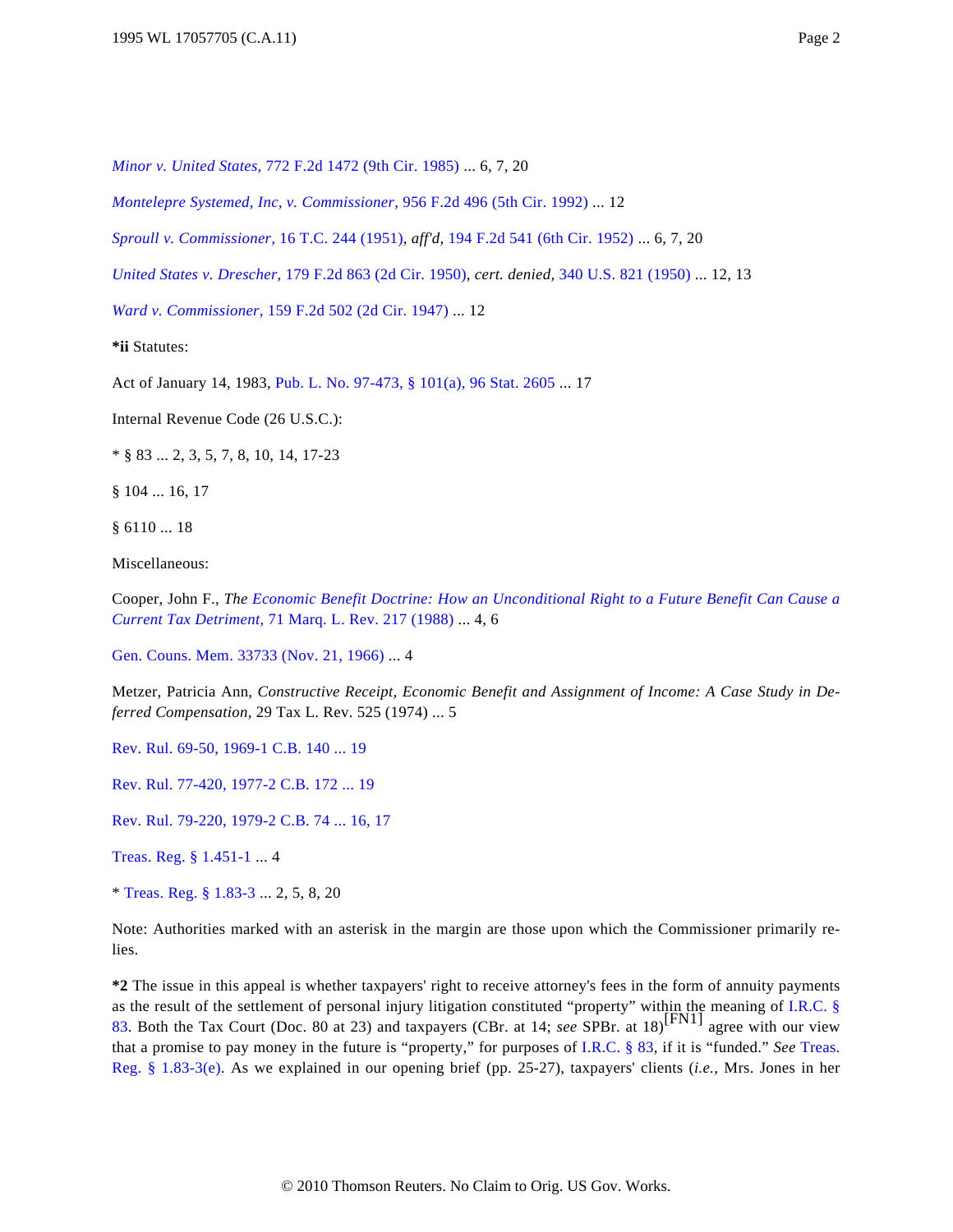three capacities--individually, on behalf of Garrett, and as administratrix of Mr. Jones's estate) received legal services from taxpayers on a contingent fee basis, and Mrs. Jones satisfied her obligation to pay legal fees to taxpayers upon the settlement of her personal injury suits in part by transferring to taxpayers a portion of the rights that she acquired in the settlements to receive payments in the future from the liability insurers of the defendant. Thus, we pointed out (p. 26) that taxpayers received from Mrs. Jones an asset, and (p. 28) that the transferred asset--the contractual right to receive future payments from an insurance company--was a type of asset that has repeatedly been treated as property in the field of employee compensation. In the alternative, we explained (pp. 26-27) that if taxpayers were deemed to have received a promise **\*3** from Mrs. Jones, the promise was funded, even under the funding standard enunciated by the Tax Court, by the assignment to taxpayers of the liability insurers' promises to pay in the future. We further explained that even if taxpayers were deemed to have received the promises of the liability insurers (rather than the promise of Mrs. Jones) to make future payments to them, the insurers' promises were funded, and therefore constituted property, by reason of the insurers' purchases of annuity contracts to fund their payment obligations, without regard to whether the annuity contracts were beyond the reach of the insurers' creditors (as in the Garrett case) or within the reach of the insurers' creditors (as in the Jones case).

FN1. "CBr." references are to the answering brief of taxpayers Childs. "SPBr." references are to the answering brief of taxpayers Swearingen and Philips.

Taxpayers contend that our position is wrong and that the Tax Court's decision was correct. But, as we shall explain, taxpayers' arguments lack merit.

1. The principal flaw in the reasoning both of taxpayers and of the Tax Court lies in the misplaced reliance on and mistaken application of the so-called "economic benefit doctrine." Taxpayers Childs explicitly rely on the economic benefit doctrine--indeed, they assert that the application of [I.R.C. § 83](http://www.westlaw.com/Find/Default.wl?rs=dfa1.0&vr=2.0&DB=1012823&DocName=26USCAS83&FindType=L) in this case would "create an unwarranted extension of the economic benefit doctrine" (CBr. 32)--and, as we shall explain, the approaches of the Tax Court and of taxpayers Swearingen and Philips similarly depend on that doctrine.

The most commonly used methods of tax accounting are the accrual method (used predominantly by businesses) and the cash receipts and disbursements method (used predominantly by **\*4** individual taxpayers). In simplest terms, an accrual method taxpayer reports income in the year in which it was earned, whether or not the income actually was received in that year, while a cash method taxpayer reports income in the year in which it was received, *See* [Treas. Reg. § 1.451-1\(a\)](http://www.westlaw.com/Find/Default.wl?rs=dfa1.0&vr=2.0&DB=1016188&DocName=26CFRS1.451-1&FindType=L&ReferencePositionType=T&ReferencePosition=SP_8b3b0000958a4). As a practical matter, the time as of which a payment is to be made may be prearranged, so that the timing of income under the cash method is subject to manipulation. The economic benefit doctrine--like the related, but not identical, doctrines of constructive receipt and cash equivalency--is a nonstatutory doctrine developed to remedy attempts by cash method taxpayers to defer income to a later year. John F. Cooper, *The [Economic Benefit Doctrine: How an Unconditional Right to a Future Benefit Can Cause a Cur](http://www.westlaw.com/Find/Default.wl?rs=dfa1.0&vr=2.0&DB=1186&FindType=Y&ReferencePositionType=S&SerialNum=0102420293&ReferencePosition=218)[rent Tax Detrimen](http://www.westlaw.com/Find/Default.wl?rs=dfa1.0&vr=2.0&DB=1186&FindType=Y&ReferencePositionType=S&SerialNum=0102420293&ReferencePosition=218)t,* [71 Marq. L. Rev. 217, 218-220 \(198](http://www.westlaw.com/Find/Default.wl?rs=dfa1.0&vr=2.0&DB=1186&FindType=Y&ReferencePositionType=S&SerialNum=0102420293&ReferencePosition=218)8). The doctrine has been said to have arisen from dictum in *[Commissioner v. Smith](http://www.westlaw.com/Find/Default.wl?rs=dfa1.0&vr=2.0&DB=780&FindType=Y&SerialNum=1945114092),* [324 U.S. 177 \(1945](http://www.westlaw.com/Find/Default.wl?rs=dfa1.0&vr=2.0&DB=780&FindType=Y&SerialNum=1945114092)). Cooper, [71 Marq. L. Rev. at 221](http://www.westlaw.com/Find/Default.wl?rs=dfa1.0&vr=2.0&DB=1186&FindType=Y&ReferencePositionType=S&SerialNum=0102420293&ReferencePosition=221). Under the doctrine, where an obligor irrevocably transferred money beyond the reach of his creditors into a fund in which the obligee/taxpayer to be benefited had vested rights, the taxpayer was said to have received the economic benefit of the transferred money and, therefore, to be currently taxable thereon even though he had not actually or constructively received it. *See* Cooper, [71 Marq. L. Rev. at 222-223](http://www.westlaw.com/Find/Default.wl?rs=dfa1.0&vr=2.0&DB=1186&FindType=Y&ReferencePositionType=S&SerialNum=0102420293&ReferencePosition=222); [Gen. Couns. Mem. 33733 \(Nov. 21, 1966](http://www.westlaw.com/Find/Default.wl?rs=dfa1.0&vr=2.0&DB=0003002&FindType=Y&SerialNum=1968080411)). Although the economic benefit doctrine developed in the context of the employer/employee relationship, it has found application in other areas, such as personal injury awards and escrow arrangements on sale. Cooper, **[\\*5](http://www.westlaw.com/Find/Default.wl?rs=dfa1.0&vr=2.0&DB=1186&FindType=Y&ReferencePositionType=S&SerialNum=0102420293&ReferencePosition=221)**71 [Marq. L. Rev. at 221, 23](http://www.westlaw.com/Find/Default.wl?rs=dfa1.0&vr=2.0&DB=1186&FindType=Y&ReferencePositionType=S&SerialNum=0102420293&ReferencePosition=221)3. The concept of economic benefit has had far less independent significance in the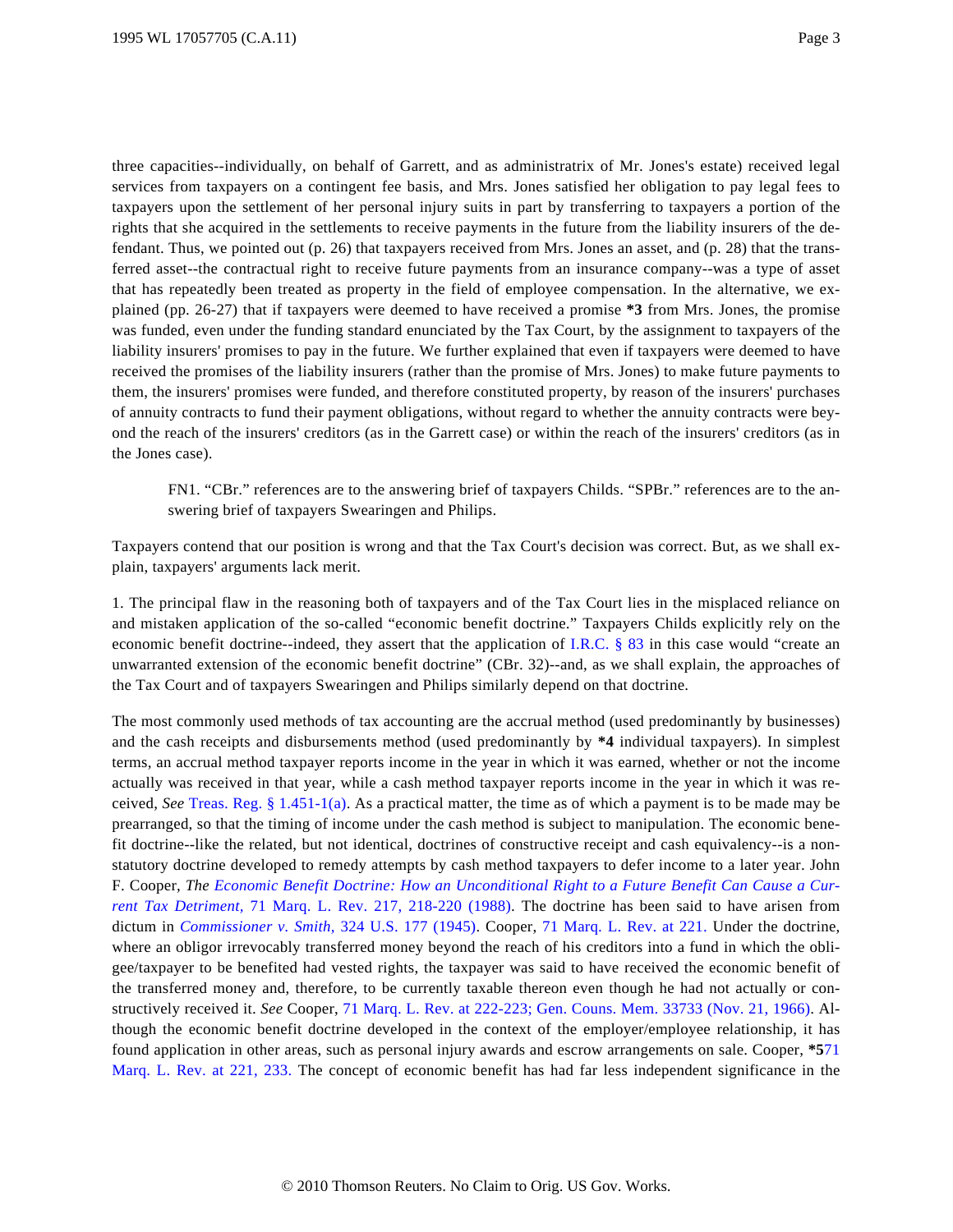field of employee compensation since the enactment in 1969 of [I.R.C. § 83](http://www.westlaw.com/Find/Default.wl?rs=dfa1.0&vr=2.0&DB=1012823&DocName=26USCAS83&FindType=L), which, according to one commentator, "both codifies and expands the common-law notions of economic benefit as they relate to property transferred in connection with the performance of services." Patricia Ann Metzer, *Constructive Receipt, Economic Benefit and Assignment of Income: A Case Study in Deferred Compensation,* 29 Tax L. Rev. 525, 552 (1974). One aspect of the economic benefit doctrine found its way into the regulations' definition of "property" for purposes of [I.R.C. § 83](http://www.westlaw.com/Find/Default.wl?rs=dfa1.0&vr=2.0&DB=1012823&DocName=26USCAS83&FindType=L) [\(Treas. Reg. § 1.83-3\(e\)](http://www.westlaw.com/Find/Default.wl?rs=dfa1.0&vr=2.0&DB=1016188&DocName=26CFRS1.83-3&FindType=L&ReferencePositionType=T&ReferencePosition=SP_7fdd00001ca15); emphasis added):

For purposes of [section 83](http://www.westlaw.com/Find/Default.wl?rs=dfa1.0&vr=2.0&DB=1012823&DocName=26USCAS83&FindType=L) and the regulations thereunder, the term "property" includes real and personal property other than either money or an unfunded and unsecured promise to pay money or property in the future. *The term also includes a beneficial interest in assets (including money) which are transferred or set aside from the claims of creditors of the transferor, for example, in a trust or escrow account.*

Thus, as the emphasized sentence reflects, the term "property," for purposes of [I.R.C. § 83](http://www.westlaw.com/Find/Default.wl?rs=dfa1.0&vr=2.0&DB=1012823&DocName=26USCAS83&FindType=L), includes--but is not limited to--a beneficial interest of the type that clearly would fall within the reach of the economic benefit doctrine if the taxpayer were granted a nonforfeitable interest therein.[FN2]

FN2. Contrary to the view of taxpayers Childs (CBr. at 24-25), the emphasized second sentence of Treas. Reg.  $\S 1.83-3(e)$  does not purport to provide a standard for determining whether a promise is funded or unfunded. Rather, its plain language merely clarifies that certain beneficial interests in assets constitute property.

**\*6** As noted in our opening brief (pp. 22-23), the Tax Court distilled its formulation of a standard for determining whether a promise is funded from three cases, *[Sproull v. Commissioner](http://www.westlaw.com/Find/Default.wl?rs=dfa1.0&vr=2.0&DB=838&FindType=Y&SerialNum=1951287377),* [16 T.C. 244 \(1951](http://www.westlaw.com/Find/Default.wl?rs=dfa1.0&vr=2.0&DB=838&FindType=Y&SerialNum=1951287377)), *aff'd,* [194 F.2d](http://www.westlaw.com/Find/Default.wl?rs=dfa1.0&vr=2.0&DB=350&FindType=Y&SerialNum=1952200085) [541 \(6th Cir. 1952\)](http://www.westlaw.com/Find/Default.wl?rs=dfa1.0&vr=2.0&DB=350&FindType=Y&SerialNum=1952200085); *[Centre v, Commissioner,](http://www.westlaw.com/Find/Default.wl?rs=dfa1.0&vr=2.0&DB=838&FindType=Y&SerialNum=1971290034)* [55 T.C. 16 \(1970\)](http://www.westlaw.com/Find/Default.wl?rs=dfa1.0&vr=2.0&DB=838&FindType=Y&SerialNum=1971290034); *[Minor v. United States,](http://www.westlaw.com/Find/Default.wl?rs=dfa1.0&vr=2.0&DB=350&FindType=Y&SerialNum=1985148622)* [772 F.2d 1472 \(9th Cir.](http://www.westlaw.com/Find/Default.wl?rs=dfa1.0&vr=2.0&DB=350&FindType=Y&SerialNum=1985148622) [1985\)](http://www.westlaw.com/Find/Default.wl?rs=dfa1.0&vr=2.0&DB=350&FindType=Y&SerialNum=1985148622). (Doc. 80 at 23-26.) Those were among the leading economic benefit doctrine cases. *See* Cooper, [71](http://www.westlaw.com/Find/Default.wl?rs=dfa1.0&vr=2.0&DB=1186&FindType=Y&ReferencePositionType=S&SerialNum=0102420293&ReferencePosition=238) [Marq. L. Rev. at 238-240, 244-249](http://www.westlaw.com/Find/Default.wl?rs=dfa1.0&vr=2.0&DB=1186&FindType=Y&ReferencePositionType=S&SerialNum=0102420293&ReferencePosition=238). The Tax Court drew from those cases the following standard for determining when the funding of a promise occurs (Doc. 80 at 26):

[F]unding occurs when no further action is required of the obligor for the trust or insurance proceeds to be distributed or distributable to the beneficiary. Only at the time when the beneficiary obtains a nonforfeitable economic or financial benefit in the trust or insurance policy is the provision for future payments secured or funded. However, if the trust or policy is subject to the rights of general creditors of the obligor, funding has not occurred.

The Tax Court's formulation clearly is, in essence, merely a restatement of the economic benefit doctrine. In applying that standard, the Tax Court in effect applied the economic benefit doctrine to the facts of this case in holding that, since taxpayers never acquired any vested interest in the funding assets here--*i.e.,* the annuity policies purchased to fund the liability insurers' payment obligations to taxpayers--the insurers' promises to pay were not funded. (Doc. 80 at 27.) **\*7** Taxpayers' analysis is virtually identical to that of the Tax Court and thus also depends on the economic benefit doctrine: taxpayers contend that the promises to make future payments to them were not funded under any view of the case because taxpayers did not have a nonforfeitable interest in the funding assets (the annuity policies). (CBr. at 23-24; SPBr. at 24-25, 27.)

The Tax Court's decision is erroneous, and taxpayers' arguments in support thereof lack merit, because the eco-nomic benefit doctrine simply does not apply here. Rather, the case is controlled by [I.R.C. § 83](http://www.westlaw.com/Find/Default.wl?rs=dfa1.0&vr=2.0&DB=1012823&DocName=26USCAS83&FindType=L) and the regulations thereunder, and there is nothing in either of those to suggest that they are to be interpreted in light of the economic benefit doctrine. The Tax Court explained its reliance on *Sproull, Centre,* and *Minor* as the source of a test for determining whether a promise is funded by stating that those cases addressed "the question of when an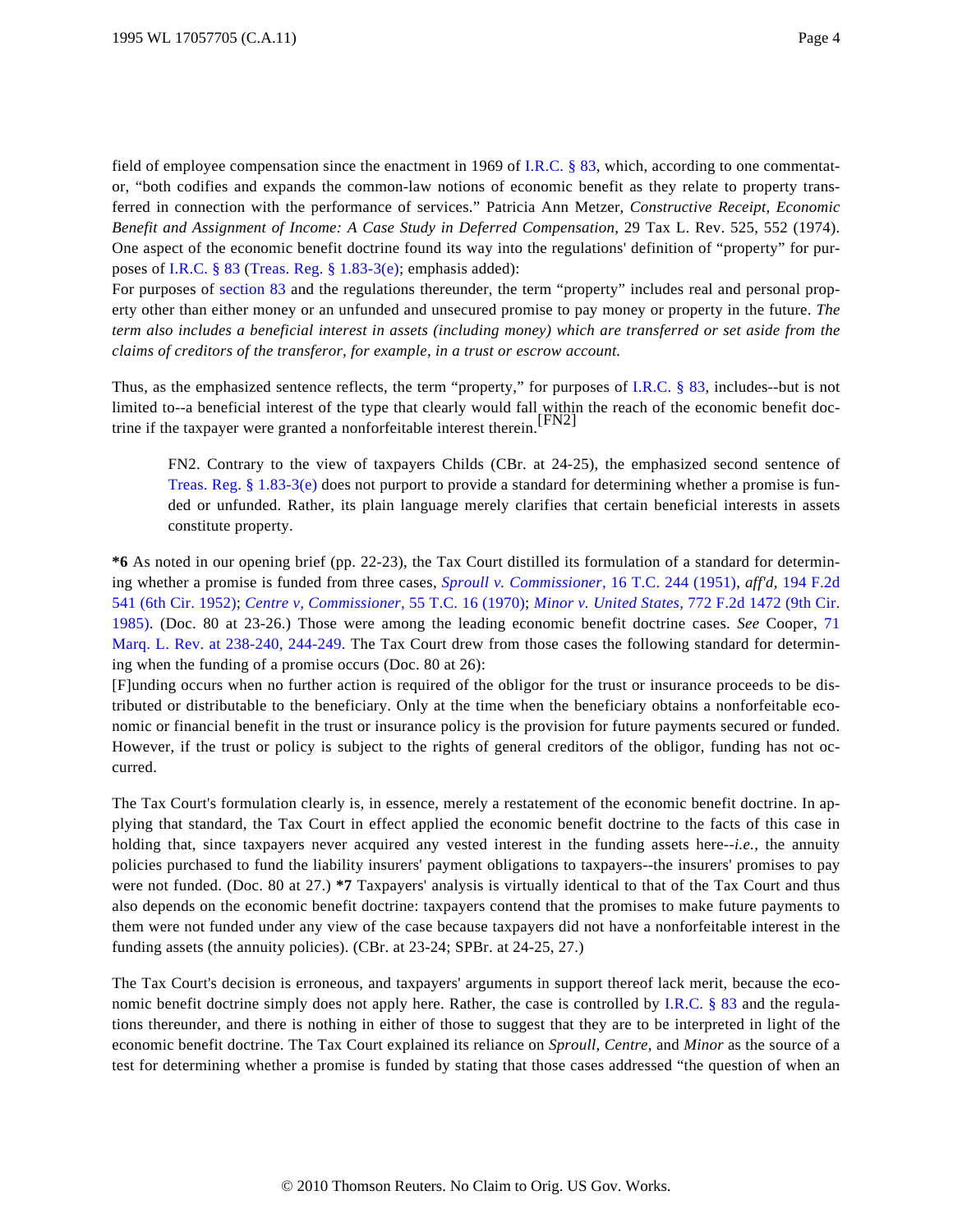obligation was funded." (Doc. 80 at 23-24.) But, contrary to the Tax Court's statement, those cases did *not* involve a determination of whether an obligation was funded or otherwise interpret the terms "funded" or "unfunded." Rather, they were economic benefit doctrine cases and, as described more fully in our opening brief (pp. 22-23), those cases addressed the altogether different question whether, in the circumstances there presented, the taxpayer could be said to have received the economic benefit of, and therefore be taxable with respect to, a certain fund or asset in a tax year in which the taxpayer had not yet actually received the fund or asset.

**\*8** The cases on which the Tax Court relied further are inapposite because the question presented here has nothing to do with whether taxpayers received the economic benefit of the annuity policies--the funding assets here- -or, for that matter, of any other property that was not actually transferred to them. To the contrary, taxpayers here *actually received* contract rights to receive future payments from someone other than the service recipient, so there is no occasion to consider whether taxpayers received the economic benefit of those contract rights so as to be subject to taxation under the economic benefit doctrine. The issue here is whether the contract rights- -promises of future payment--that taxpayers *actually received* constituted "property" that is includible in income under [I.R.C. § 83](http://www.westlaw.com/Find/Default.wl?rs=dfa1.0&vr=2.0&DB=1012823&DocName=26USCAS83&FindType=L) if the remaining conditions of that statute have been satisfied. As already stated, under [Treas.](http://www.westlaw.com/Find/Default.wl?rs=dfa1.0&vr=2.0&DB=1016188&DocName=26CFRS1.83-3&FindType=L&ReferencePositionType=T&ReferencePosition=SP_7fdd00001ca15) [Reg. § 1.83-3\(e\)](http://www.westlaw.com/Find/Default.wl?rs=dfa1.0&vr=2.0&DB=1016188&DocName=26CFRS1.83-3&FindType=L&ReferencePositionType=T&ReferencePosition=SP_7fdd00001ca15), a promise to pay money in the future is property if it is funded.

Under taxpayers1 view, the economic benefit doctrine would apply in determining whether taxpayers received an economic benefit with respect to the funding assets here, *i.e.,* the annuity policies purchased by the liability insurers to fund their payment obligations. According to taxpayers, their having such a beneficial interest is necessary in order for the insurers' promises of payment to be funded. Taxpayers' insistence upon an interest in the funding assets is misconceived, however, because [Treas. Reg. § 1.83-3\(e](http://www.westlaw.com/Find/Default.wl?rs=dfa1.0&vr=2.0&DB=1016188&DocName=26CFRS1.83-3&FindType=L&ReferencePositionType=T&ReferencePosition=SP_7fdd00001ca15)) indicates that a funded promise of future payment is property. The receipt of a funded promise of future payment obviously is something **\*9** quite different from the receipt of an interest in the money (or other asset) with which the promise is funded. There is no support in legal authority or logic for the general proposition that a promise (made by someone other than the recipient of the promisee's services) to pay money is funded only if the promisee also is granted a nonforfeitable<br>interest in the asset with which the promise is funded.<sup>[FN3]</sup> That is nevertheless what taxpayers here con and what, in effect, the Tax Court held. To the contrary, as we explained in our opening brief (pp. 34-36), in ordinary and statutory parlance, an obligation is funded if assets are set aside, appropriated, or invested in a funding asset to provide a source of funds with which to pay the obligation as it becomes due. It is clear that where (as here) there exists what may properly be described as a funding asset with respect to a promise, then the promise is funded, without regard to whether the promisee has an interest in the funding asset.

FN3. As noted in our opening brief (pp. 38-39), the insurers' promises were not made in the context of promises of future payments to their own employees; the policy of insuring that employees actually receive promised pension payments has led to the requirement that employers not have beneficial ownership of the money and assets with which their pension obligations are funded.

2. As noted, it is the Commissioner's principal position that taxpayers received from Mrs. Jones an asset--the contractual **\*10** right to receive future payments from an insurance company--of a type that is itself property, and that if, in the alternative, taxpayers were deemed to have received a promise of future payment from Mrs. Jones, the promise was funded (even under the Tax Court's standard) by Mrs. Jones's assignment to taxpayers of a portion of her right to receive future payments from the insurers. Taxpayers Swearingen and Philips contend in response that our position is flawed in that it "assumes there can be only one obligor" for purposes of [I.R.C. § 83](http://www.westlaw.com/Find/Default.wl?rs=dfa1.0&vr=2.0&DB=1012823&DocName=26USCAS83&FindType=L) . (SPBr. at 22.) They further interpret our position as being that only the recipient of services can be the obligor for purposes of [I.R.C. § 83](http://www.westlaw.com/Find/Default.wl?rs=dfa1.0&vr=2.0&DB=1012823&DocName=26USCAS83&FindType=L). (SPBr. at 23.)<sup>[FN4]</sup>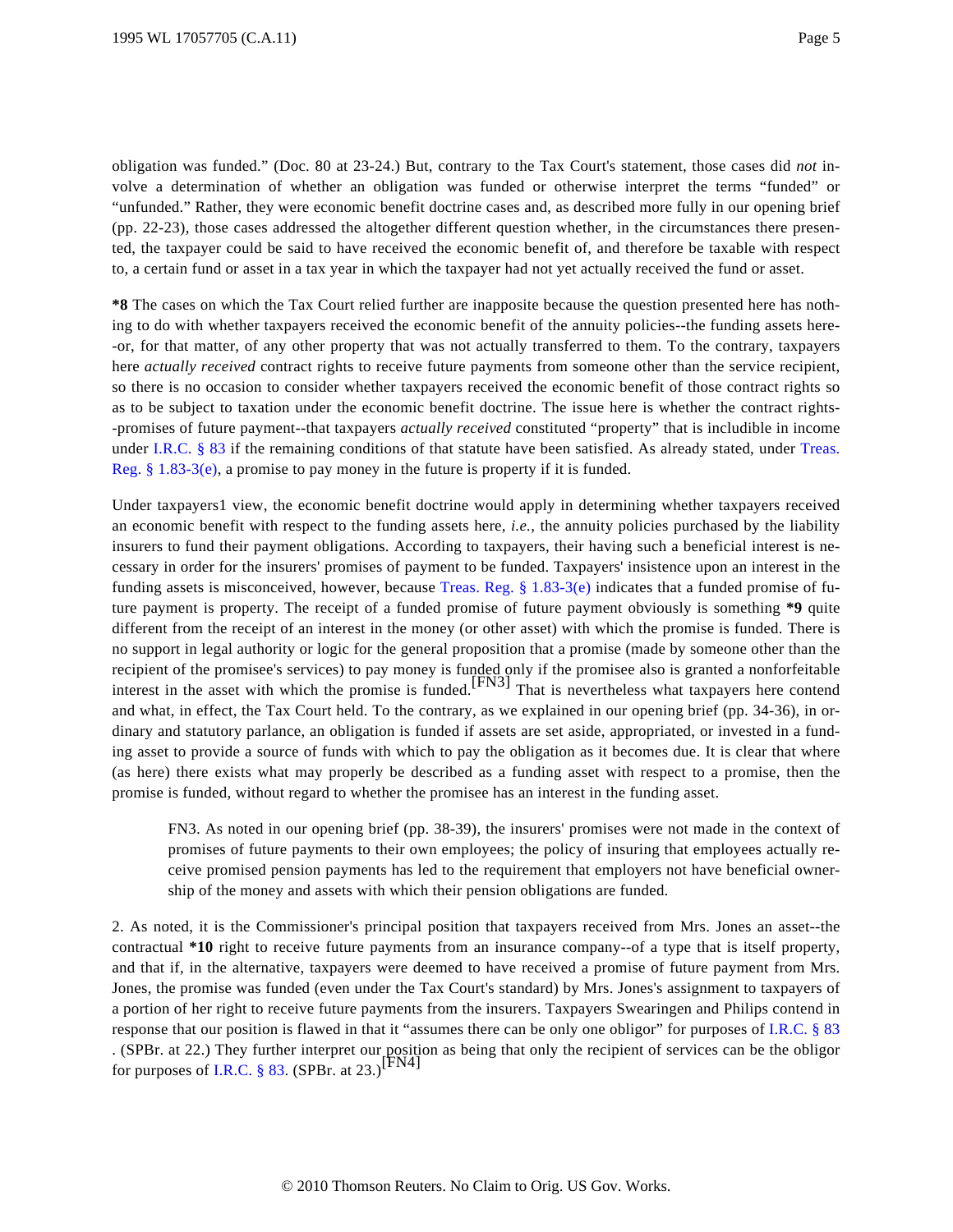FN4. Taxpayers Childs contend (CBr. at 27) that our position is a surreptitious reprise of the constructive receipt argument that the Commissioner made below but, as noted in our opening brief (p. 15 n.7), is not reasserted on appeal. Taxpayers Childs are wrong. Our position is that taxpayers *actually received* a contract right to future payments; we do *not* contend on appeal that taxpayers should be taxed with respect to the constructive receipt of any property.

Taxpayers Swearingen and Philips misinterpret out position. We do not assert either that there can be only one transferor of property for purposes of [I.R.C. § 83](http://www.westlaw.com/Find/Default.wl?rs=dfa1.0&vr=2.0&DB=1012823&DocName=26USCAS83&FindType=L) or that only the recipient of services ever can be the transferor. Rather, our point is that, as a matter of fact, what happened here is that Mrs. Jones transferred property to taxpayers in satisfaction of her **\*11** obligation to pay legal fees to them. As we explained in our opening brief (pp. 25-26), Mrs. Jones (in her three capacities--individually, on behalf of Garrett, and as administratrix of Mr. Jones' estate) was the only person who owed anything to taxpayers; she was obligated to pay legal fees of specified percentages of the gross amounts that taxpayers recovered on her behalf. (Exs. 1-A, 54-BB.) The various agreements settling the Garrett and Jones cases and setting up the structured settlements provided a mechanism for satisfying Mrs. Jones's promises to taxpayers. Instead of having the liability insurers pay money to Mrs. Jones, who in turn would pay a portion to taxpayers, the parties arranged to have the liability insurers make current and future payments directly to taxpayers. That this is essentially what occurred here is made explicit by the language of the release agreement in the Jones litigation, which describes the future payments to taxpayers as "additional payments otherwise payable to Annette Jones" that "at her direction are to be made to her attorneys in discharge of all obligations of the parties executing this release to pay attorney's fees" (Ex. 35-AI at 8), and, further, as being "in discharge of her obligation for attorneys fees" (Doc. 35-AI at 9). Although not specifically spelled out in that manner in the Garrett release, the substance of that transaction was identical.

Furthermore, as stated on our opening brief (p. 28), it is clear that the promise of an insurance company to make payments in the future (such as the promises that taxpayers here received) is property the receipt of which may be a taxable event. Indeed, **\*12** as the Tax Court recognized below (Doc. 80 at 22), a contract right is property for purposes of [I.R.C. § 83](http://www.westlaw.com/Find/Default.wl?rs=dfa1.0&vr=2.0&DB=1012823&DocName=26USCAS83&FindType=L) (citing *[Montelepre Systemed, Inc. v. Commissioner](http://www.westlaw.com/Find/Default.wl?rs=dfa1.0&vr=2.0&DB=350&FindType=Y&SerialNum=1992055682),* [956 F.2d 496 \(5th Cir. 1992](http://www.westlaw.com/Find/Default.wl?rs=dfa1.0&vr=2.0&DB=350&FindType=Y&SerialNum=1992055682))). And it can not be gainsaid that the contractual undertaking of a financial institution to make payment in the future (such as a bank's certificate of deposit or an insurance company's annuity contract) is generally viewed as a financial asset. In this regard, it has been held that the receipt of an insurance policy, or of a beneficial interest in such a policy, would result in the inclusion in income of the value of the policy. Thus, in *[Centre v. Commis](http://www.westlaw.com/Find/Default.wl?rs=dfa1.0&vr=2.0&DB=838&FindType=Y&SerialNum=1971290034)[sioner,](http://www.westlaw.com/Find/Default.wl?rs=dfa1.0&vr=2.0&DB=838&FindType=Y&SerialNum=1971290034)* [55 T.C. 16 \(1970](http://www.westlaw.com/Find/Default.wl?rs=dfa1.0&vr=2.0&DB=838&FindType=Y&SerialNum=1971290034)), the value of an insurance policy, of which the employer was owner and beneficiary, that had been purchased by the employer to fund a deferred compensation liability to an employee was held to be taxable as income to the employee when the policy was assigned to him after his termination. In *[Ward v.](http://www.westlaw.com/Find/Default.wl?rs=dfa1.0&vr=2.0&DB=350&FindType=Y&SerialNum=1947117606) [Commissioner,](http://www.westlaw.com/Find/Default.wl?rs=dfa1.0&vr=2.0&DB=350&FindType=Y&SerialNum=1947117606)* [159 F.2d 502 \(2d Cir. 1947](http://www.westlaw.com/Find/Default.wl?rs=dfa1.0&vr=2.0&DB=350&FindType=Y&SerialNum=1947117606)), the Second Circuit held that the value of an assignable annuity contract for the taxpayer's benefit purchased and delivered to the taxpayer by his employer as additional compensation was taxable income to the taxpayer in the year the taxpayer received the policy. And, in *[United States v.](http://www.westlaw.com/Find/Default.wl?rs=dfa1.0&vr=2.0&DB=350&FindType=Y&SerialNum=1950119573) [Drescher,](http://www.westlaw.com/Find/Default.wl?rs=dfa1.0&vr=2.0&DB=350&FindType=Y&SerialNum=1950119573)* [179 F.2d 863 \(2d Cir. 195](http://www.westlaw.com/Find/Default.wl?rs=dfa1.0&vr=2.0&DB=350&FindType=Y&SerialNum=1950119573)0), *cert. denied,* [340 U.S. 821 \(1950](http://www.westlaw.com/Find/Default.wl?rs=dfa1.0&vr=2.0&DB=780&DocName=340US821&FindType=Y)), the taxpayer's employer had purchased, as additional compensation to the taxpayer, a single premium annuity policy naming the taxpayer as the annuitant, but the employer retained possession of the policy. The policy gave the taxpayer, as annuitant, the **\*13** right to accelerate the date when payments would commence under the policy, but he could not exercise that right while the policy remained in his employer's possession. The taxpayer could designate a beneficiary, but the annuity policy was not assignable and had no cash surrender or loan value. On those facts, the court of appeals held that the taxpayer had received taxable income to the extent of the value of the annuity policy in the year of its purchase, saying (*[Drescher,](http://www.westlaw.com/Find/Default.wl?rs=dfa1.0&vr=2.0&DB=350&FindType=Y&ReferencePositionType=S&SerialNum=1950119573&ReferencePosition=865)* [179 F.2d at 865\):](http://www.westlaw.com/Find/Default.wl?rs=dfa1.0&vr=2.0&DB=350&FindType=Y&ReferencePositionType=S&SerialNum=1950119573&ReferencePosition=865)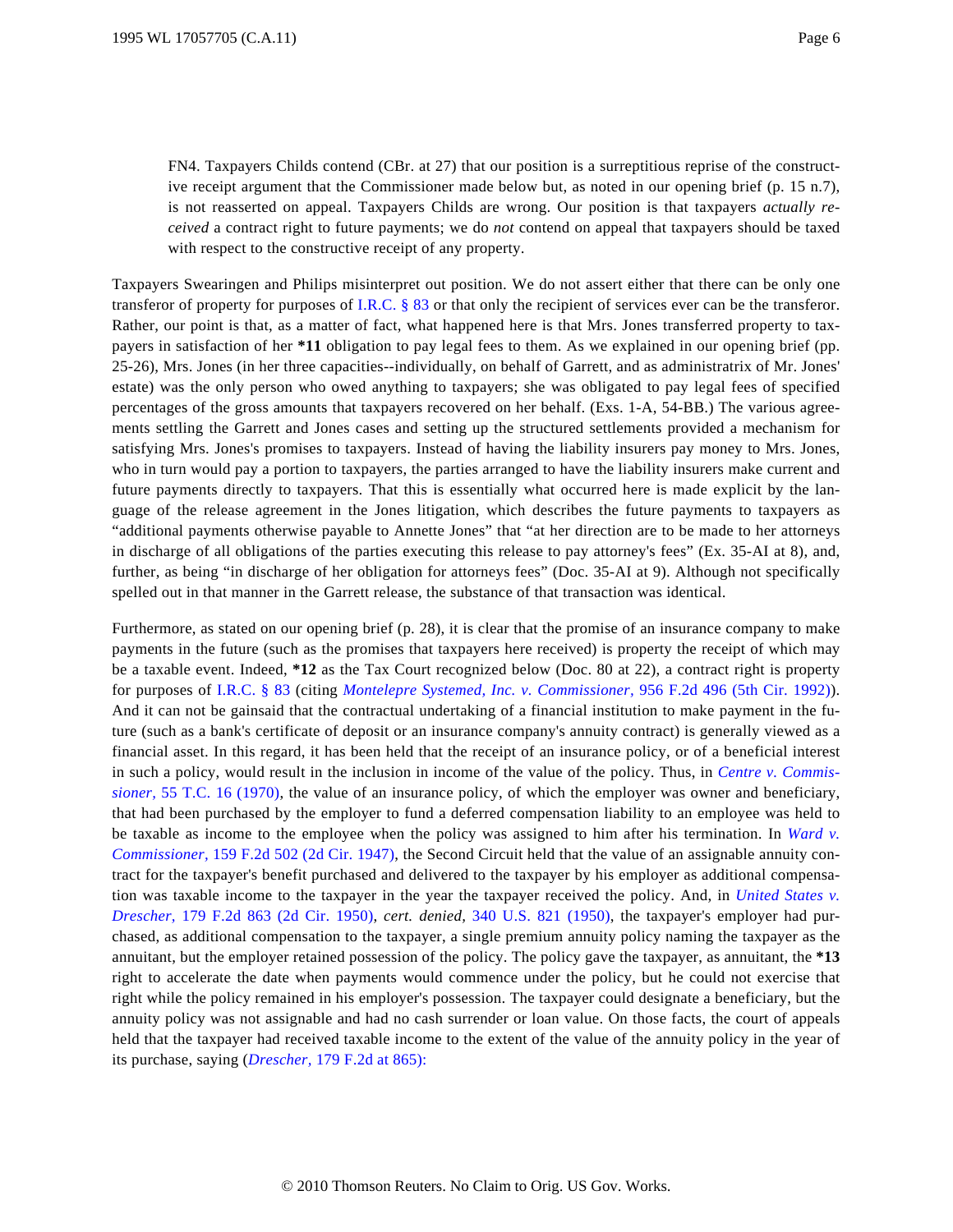It cannot be doubted that in 1939 the plaintiff received as compensation for prior services something of economic benefit which he had not previously had, namely, the obligation of the insurance company to pay money in the future to him or his designated beneficiaries on the terms stated in the policy. That obligation he acquired in 1939 notwithstanding the employer's retention of possession of the policy and notwithstanding its nonassignability. The perplexing problem is how to measure the value of the annuitant's rights at the date he acquired them.

In a related vein, in *[Goldsmith v. United States](http://www.westlaw.com/Find/Default.wl?rs=dfa1.0&vr=2.0&DB=350&FindType=Y&ReferencePositionType=S&SerialNum=1978120911&ReferencePosition=821),* [586 F.2d 810, 821-822 \(Ct. C1. 1978](http://www.westlaw.com/Find/Default.wl?rs=dfa1.0&vr=2.0&DB=350&FindType=Y&ReferencePositionType=S&SerialNum=1978120911&ReferencePosition=821)), the court held that although other unsecured elements of a deferred compensation plan were not currently taxable, the taxpayer received an economic benefit from, and therefore was taxable on the value of, promises in the nature of death or disability insurance coverage made to the taxpayer by his employer, even though the employer was not an insurance company.

As we pointed out in our opening brief (pp. 28, 37), the contract rights that taxpayers received in the settlements of the Garrett and Jones cases essentially amounted to annuity contracts or policies, that is, the contractual undertakings of an insurance company to pay an annuity (*i.e.,* a determinable series of money payments in the future). Those rights were themselves **\*14** property, and their value, therefore, is includible in taxpayers' incomes as provided in [I.R.C. § 83](http://www.westlaw.com/Find/Default.wl?rs=dfa1.0&vr=2.0&DB=1012823&DocName=26USCAS83&FindType=L).

3. Taxpayers disagree with our looking to Mrs. Jones's transfers (or, alternatively, promises) as the object of our analysis. They contend instead that the proper focus of analysis is on the liability insurers' obligations to make future payments to taxpayers, and that those obligations were not funded under any view of the case because taxpayers did not receive a nonforfeitable interest in the funding assets (the annuity policies). (CBr. at 23-24; SPBr. at 24-25, 27.) But, even apart from its misplaced reliance on the economic benefit doctrine, taxpayers' position is defective because it is founded on an internally inconsistent, anomalous line of reasoning.

It is necessarily implicit in their argument that taxpayers would agree that the liability insurers' promises were funded, and that taxpayers therefore had received property, if taxpayers had received an interest in the funding assets. On the facts here, however, there is no reasoned basis on which to distinguish between the obligations to be funded, which are the promises of an insurance company to make specified payments in the future, and the funding assets-- annuity policies--which likewise are the promises of an insurance company to make specified payments in the future. Taxpayers' assertion that contract rights to future payments from insurance companies (the liability insurers here, Georgia Casualty and Stonewall) are not property can not be reconciled with their evident assertion that substantially identical contract rights against different insurance companies **\*15** (the issuers of the annuity policies that are the funding assets here, Executive Life and Manufacturers Life) are property.

Furthermore, the test for funding endorsed by taxpayers would not be satisfied even if taxpayers had a nonforfeitable interest in the annuity policies that were the funding assets here. In fact, taxpayers' test could virtually never be satisfied. In the circumstances here, if taxpayers had been granted an interest in the annuity policies, they would still be in the position to contend that they had not received property because they had received only the unfunded promise of the insurance company that issued the policy, since they would have no vested interest in the assets from which the insurance company would make the annuity payments and such assets would be subject to the claims of the issuing insurance company's general creditors. Indeed, taxpayers have made just such an argument with respect to the qualified assignment to First Executive-- which assignment resulted in yet another insurance company's being obligated to make payments to taxpayers--with respect to the Garrett settle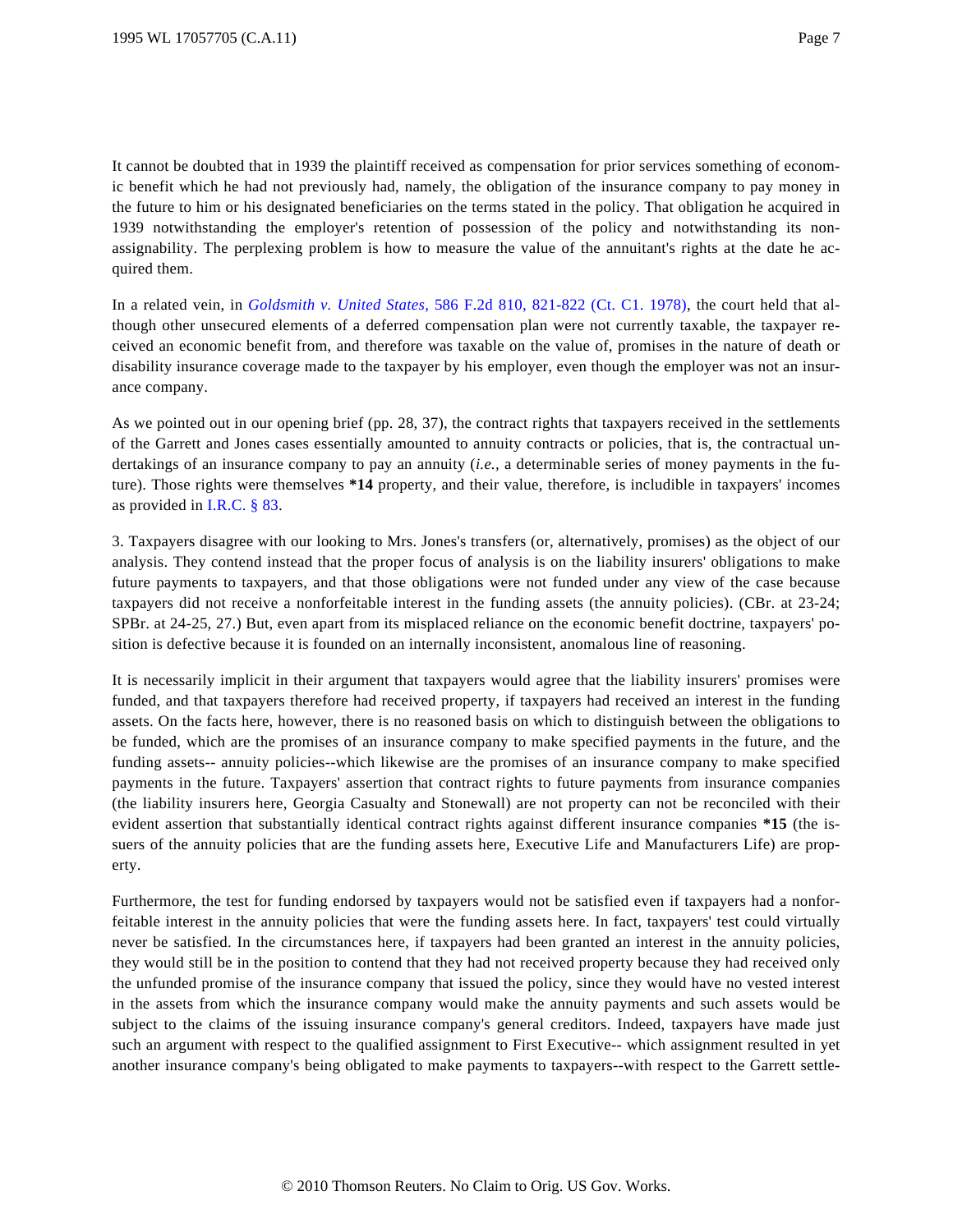ment. (CBr. at 24; SPBr. at 23, 27.)

Under taxpayers' view of the Tax Court's funding standard, a promise of future payment seemingly could only be funded if the money with which to pay the obligation were placed in an irrevocable escrow or trust--rather than invested in the promise of an insurance company to pay in the future--and the promisee were granted a nonforfeitable interest therein. Even then, if the escrow or trust funds were then deposited in a bank, the same problem would arise, for the escrow or trust would then hold only **\*16** the promise of the bank to repay, the initial promisee would have no interest in the assets out of which the bank would repay, and those assets would be subject to the claims of the bank's creditors. In short, the Tax Court's funding standard, as taxpayers evidently interpret it, would be virtually impossible to satisfy. It simply can not be correct.

4. Taxpayers contend (CBr. at 17-18; SPBr. at 28-29) that the Commissioner's position in this case is inconsistent with the position taken in [Rev. Rul. 79-220, 1979-2 C.B. 74](http://www.westlaw.com/Find/Default.wl?rs=dfa1.0&vr=2.0&DB=1048&FindType=Y&SerialNum=1979020295). Contrary to taxpayers' contention, that ruling is consistent with, and indeed supports, the Commissioner's position here.

The Internal Revenue Code provides that the amount of damages received (whether by suit or agreement) on account of personal injuries is excludable from the recipient's income. I.R.C.  $\S 104(a)(2)$ . In [Rev. Rul. 79-220](http://www.westlaw.com/Find/Default.wl?rs=dfa1.0&vr=2.0&DB=0001048&FindType=Y&SerialNum=1979020295), the Commissioner ruled that where the insurer of a tortfeasor purchased and retained exclusive ownership of a single-premium annuity contract to fund specified future payments pursuant to settlement of a personal injury damage suit, the recipient of the payments could exclude the full amount of the payments from his gross income under [I.R.C. § 104](http://www.westlaw.com/Find/Default.wl?rs=dfa1.0&vr=2.0&DB=1012823&DocName=26USCAS104&FindType=L), and not merely the discounted present value of the payments.<sup>[FN5]</sup> The rationale of the ruling was that the exclusion **\*17** under [I.R.C. § 104](http://www.westlaw.com/Find/Default.wl?rs=dfa1.0&vr=2.0&DB=1012823&DocName=26USCAS104&FindType=L) applied because the taxpayer "had a right to receive only the monthly payments and did not have the actual or constructive receipt or the economic benefit of the lump-sum amount that was invested to yield that monthly payment." Rev. Rul. 79-220, 1979-2 C.B. at 75.

FN5. The holding of [Rev. Rul. 79-220](http://www.westlaw.com/Find/Default.wl?rs=dfa1.0&vr=2.0&DB=0001048&FindType=Y&SerialNum=1979020295) has since been codified by an amendment to I.R.C. §  $104(a)(2)$ that clarified that the income exclusion applies to damages received for personal injury "whether as lump sums or as periodic payments." Act of January 14, 1983, [Pub. L. No. 97-473, § 101\(a\), 96 Sta](http://www.westlaw.com/Find/Default.wl?rs=dfa1.0&vr=2.0&DB=1077005&DocName=UU%28I2320D6BC55-DA47F0A1039-7A3EFACE27D%29&FindType=l)t. [2605.](http://www.westlaw.com/Find/Default.wl?rs=dfa1.0&vr=2.0&DB=1077005&DocName=UU%28I2320D6BC55-DA47F0A1039-7A3EFACE27D%29&FindType=l)

We agree that taxpayers here, like the taxpayer involved in [Rev. Rul. 79-220](http://www.westlaw.com/Find/Default.wl?rs=dfa1.0&vr=2.0&DB=0001048&FindType=Y&SerialNum=1979020295), received only the right to receive future payments from the liability insurers. We do not contend that taxpayers had the actual or constructive receipt or the economic benefit of the lump-sum amounts that were used to acquire the annuity policies that served to fund the payments to them. But what constitutes damages excludable from income under I.R.C.  $\S$  104 is a completely different question from what constitutes property that is includible in income under [I.R.C. § 83](http://www.westlaw.com/Find/Default.wl?rs=dfa1.0&vr=2.0&DB=1012823&DocName=26USCAS83&FindType=L). It is our position here that the contract right to receive a determinable series of future payments from an insurance company that is not the payee's employer or the recipient of the payee's services is "property," and that the value of such property is includible in taxpayers' incomes under [I.R.C. § 83](http://www.westlaw.com/Find/Default.wl?rs=dfa1.0&vr=2.0&DB=1012823&DocName=26USCAS83&FindType=L). Nothing in [Rev. Rul. 79-220](http://www.westlaw.com/Find/Default.wl?rs=dfa1.0&vr=2.0&DB=0001048&FindType=Y&SerialNum=1979020295) suggests a conclusion to the contrary.

Taxpayers also contend (CBr. at 22; SPBr. at 29-30) that the Commissioner's position here is inconsistent with a series of IRS private letter rulings respecting so-called "rabbi trusts." Those rulings essentially apply the economic benefit doctrine to **\*18** hold that an employee is not currently taxable with respect to amounts placed in trust by the employer as a source of funding nonqualified employee benefits where the trust assets remain subject to the claims of the *employer's* creditors. Taxpayers Swearingen and Philips conclude from the rulings that "it is clear that placing the obligor's assets beyond the reach of its creditors is a valid--and essential--part of the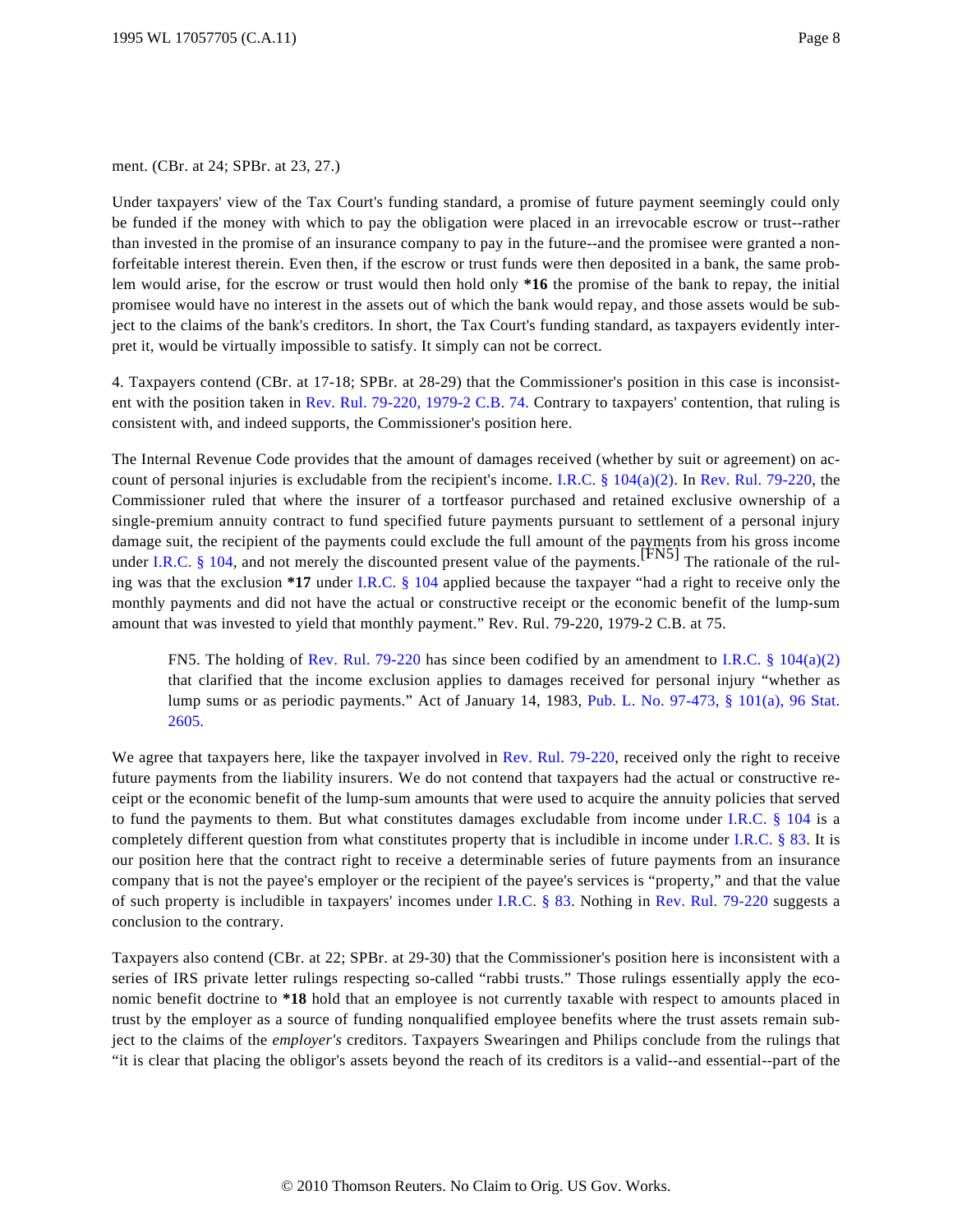funding test for purposes of Code [Section 83](http://www.westlaw.com/Find/Default.wl?rs=dfa1.0&vr=2.0&DB=1012823&DocName=26USCAS83&FindType=L)." (SPBr. at 30.)

Taxpayers Swearingen and Philips's reliance on the private rulings is misplaced. In the first place, as a matter of law, taxpayers may not properly use or cite such unpublished rulings as precedent. [I.R.C. § 6110\(j\)](http://www.westlaw.com/Find/Default.wl?rs=dfa1.0&vr=2.0&DB=1012823&DocName=26USCAS6110&FindType=L&ReferencePositionType=T&ReferencePosition=SP_267600008f864)(3); *[American](http://www.westlaw.com/Find/Default.wl?rs=dfa1.0&vr=2.0&DB=350&FindType=Y&ReferencePositionType=S&SerialNum=1988092824&ReferencePosition=1515) [Ass'n of Christian Schools Vol. Emp. v. United State](http://www.westlaw.com/Find/Default.wl?rs=dfa1.0&vr=2.0&DB=350&FindType=Y&ReferencePositionType=S&SerialNum=1988092824&ReferencePosition=1515)s,* [850 F.2d 1510, 1515 n.6 \(11th Cir. 198](http://www.westlaw.com/Find/Default.wl?rs=dfa1.0&vr=2.0&DB=350&FindType=Y&ReferencePositionType=S&SerialNum=1988092824&ReferencePosition=1515)8). Further, the cited rulings do not address the precise question presented here. Although the rulings consider whether the employers' transfers of property into trust to fund nonqualified employee benefits are taxable to the employees, they do not go on to specifically consider whether the very making of the promises to pay such benefits to the employees constituted property for purposes of [I.R.C. § 83](http://www.westlaw.com/Find/Default.wl?rs=dfa1.0&vr=2.0&DB=1012823&DocName=26USCAS83&FindType=L) on which the employees might be taxed. And, in any event, the rulings are inapposite. The rulings relate to employee benefit plans, an area in which, as we noted in our opening brief (pp. 38-39), courts generally have held that, for a benefit plan (*i.e.,* an employer's promise to pay money in the future) to be funded, funding assets must be placed beyond the reach of the employer's creditors. The Commissioner's position has long been otherwise where the promise in question is **\*19** that of someone other than the employer or service recipient. Thus, even before [I.R.C. § 83](http://www.westlaw.com/Find/Default.wl?rs=dfa1.0&vr=2.0&DB=1012823&DocName=26USCAS83&FindType=L) was enacted, the Commissioner ruled that where a health insurer who was not the service provider's employer promised to pay deferred compensation to the service provider (a physician) for services provided to an insured patient, the promise to pay in the future was currently taxable to the physician, even where the insurer did not set aside assets to fund its payment obligation. [Rev. Rul. 69-50, 1969-1 C.B. 140.](http://www.westlaw.com/Find/Default.wl?rs=dfa1.0&vr=2.0&DB=1048&FindType=Y&SerialNum=1969014117) *See also* [Rev. Rul. 77-420, 1977-2 C.B. 172](http://www.westlaw.com/Find/Default.wl?rs=dfa1.0&vr=2.0&DB=0001048&FindType=Y&SerialNum=1977019414) (likewise holding that physician was currently taxable on receipt of promise of health insurer to pay physician in the future for services rendered to patient/subscriber, even where deferred payment agreement provided for a substantial risk of forfeiture to the insurer). The instant appeal does not involve an employee benefit plan. Further, neither the contract rights to future payments that taxpayers received, nor the annuity contracts that were to provide the money with which to make the promised future payments to taxpayers, were subject to the claims of creditors of taxpayers' "employer," *i.e.*, Mrs. Jones (in her various capacities).

5. In our opening brief (pp. 28-29), we pointed out that, under the plain language of [I.R.C. § 83](http://www.westlaw.com/Find/Default.wl?rs=dfa1.0&vr=2.0&DB=1012823&DocName=26USCAS83&FindType=L), whether a taxpayer's interest in something is forfeitable is a separate inquiry from whether the thing in which the taxpayer has an interest is "property," and that forfeitability is relevant only to determining the *time* as of which a taxpayer who receives property as payment for services must take the value of the property into **\*20** income under [I.R.C.](http://www.westlaw.com/Find/Default.wl?rs=dfa1.0&vr=2.0&DB=1012823&DocName=26USCAS83&FindType=L&ReferencePositionType=T&ReferencePosition=SP_8b3b0000958a4) [§ 83\(a\)](http://www.westlaw.com/Find/Default.wl?rs=dfa1.0&vr=2.0&DB=1012823&DocName=26USCAS83&FindType=L&ReferencePositionType=T&ReferencePosition=SP_8b3b0000958a4). In response, taxpayers Swearingen and Philips contend, evidently on the basis of the cases on which the Tax Court relied (*i.e., Sproull, Centre, and Minor*), that "[t]he concept of 'forfeitability' applies in determining whether what has been transferred is in fact 'property.' " (SPBr. at 25.)

Taxpayers Swearingen and Philips's contention lacks merit, and it is without support even in the authority on which they rely. Specifically, taxpayers Swearingen and Philips quote (SPBr. at 25-26) from *Minor* to the effect that in those cases in which an economic benefit has been found to have been conferred, "the employer's contribution has always been secured or the employee's interest has been nonforfeitable." *[Minor](http://www.westlaw.com/Find/Default.wl?rs=dfa1.0&vr=2.0&DB=350&FindType=Y&ReferencePositionType=S&SerialNum=1985148622&ReferencePosition=1474),* [772 F.2d at 1474](http://www.westlaw.com/Find/Default.wl?rs=dfa1.0&vr=2.0&DB=350&FindType=Y&ReferencePositionType=S&SerialNum=1985148622&ReferencePosition=1474). The quoted passage from *Minor* is inapplicable here, however, and it clearly does *not* support the proposition that if a taxpayer receives a forfeitable interest in something, the thing in which he received the interest is not property. To the contrary, the quoted passage indicates only that unless a taxpayer receives a secured or nonforfeitable interest in something, he will not be deemed to have received the economic benefit thereof. As previously explained, however, the economic benefit doctrine does not apply to the determination whether something is property for purposes of [I.R.C. § 83](http://www.westlaw.com/Find/Default.wl?rs=dfa1.0&vr=2.0&DB=1012823&DocName=26USCAS83&FindType=L).

Thus, there is nothing in *Minor,* or the other cases to which taxpayers Swearingen and Philips refer, that purports to interpret [I.R.C. § 83](http://www.westlaw.com/Find/Default.wl?rs=dfa1.0&vr=2.0&DB=1012823&DocName=26USCAS83&FindType=L) as requiring a nonforfeitable interest as a prerequisite to the existence of property. The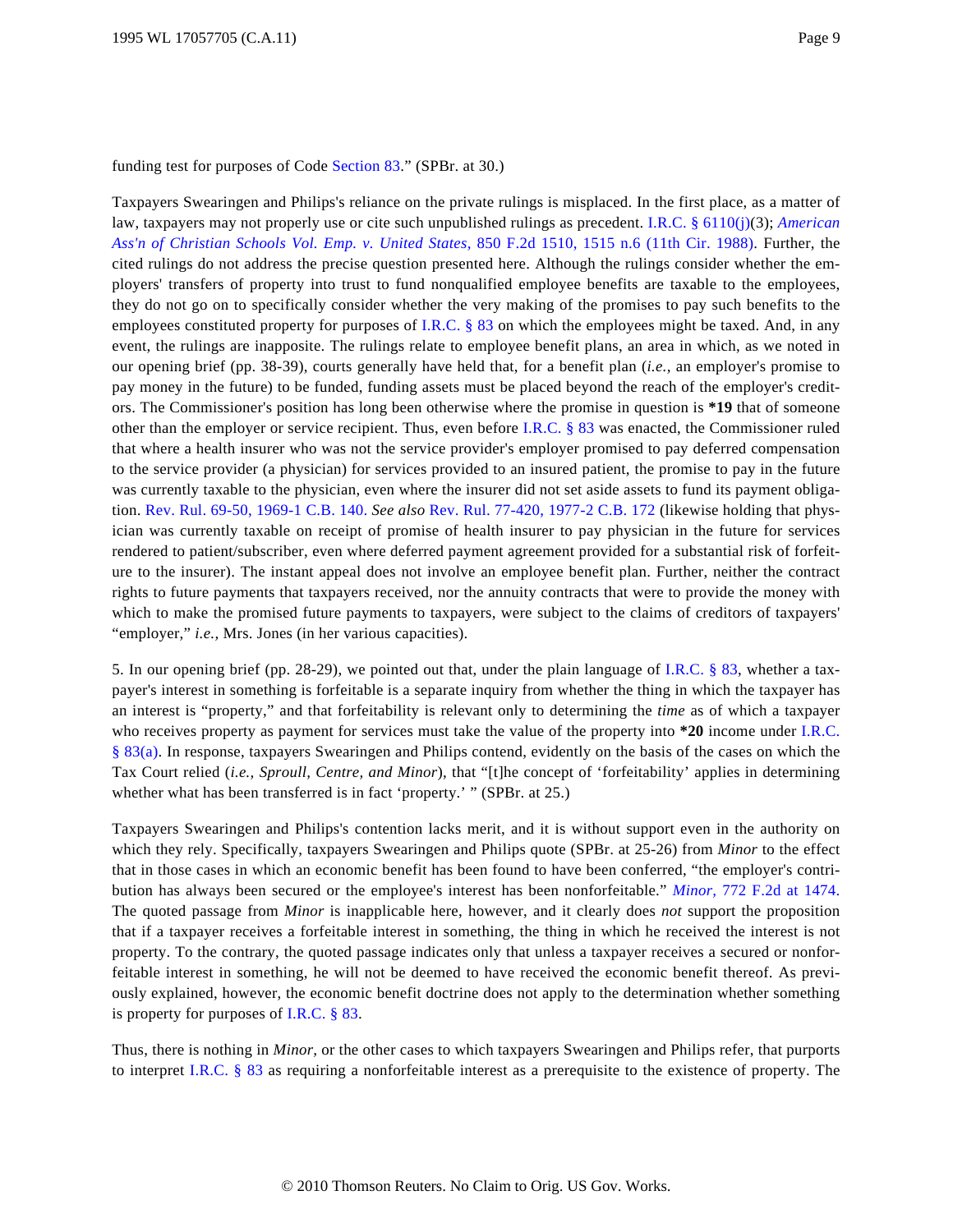definition of "property" set forth in [Treas. Reg. § 1.83-3\(e](http://www.westlaw.com/Find/Default.wl?rs=dfa1.0&vr=2.0&DB=1016188&DocName=26CFRS1.83-3&FindType=L&ReferencePositionType=T&ReferencePosition=SP_7fdd00001ca15)) certainly does **\*21** not suggest that the character of something as property is in any way affected by whether the taxpayer's interest therein is vested or subject to forfeiture. That is consistent, moreover, both with logic and with the language of [I.R.C. § 83](http://www.westlaw.com/Find/Default.wl?rs=dfa1.0&vr=2.0&DB=1012823&DocName=26USCAS83&FindType=L) which, as noted, makes the vested status of a taxpayer's interest--*i.e.,* the lack of a substantial risk of forfeiture--a factor in determining the time as of which the value of property received is to be included in the taxpayer's income. Since the Tax Court determined that the rights to future payments that taxpayers received did not constitute property, it did not address the question whether taxpayers' interests in those rights were subject to a substantial risk of forfeiture. The Tax Court will have to address that question on remand.

6. Taxpayers Childs contend (CBr. at 30-32) that, on the facts here, there was no "transfer" of property, for purposes of [I.R.C. § 83](http://www.westlaw.com/Find/Default.wl?rs=dfa1.0&vr=2.0&DB=1012823&DocName=26USCAS83&FindType=L), because taxpayers did not bear the risk of loss should the value of the property decline. Taxpayers Childs evidently view the annuity policies that served to fund the promises of future payments to them as the property in question, and they assert that the liability insurers bore the risk of loss in value of those policies because the insurers remained liable as guarantors of the payments to taxpayers. (CBr. at 30-31.)

This argument is patently erroneous. As we have repeatedly explained, the relevant property is composed of the contract rights to future payments from the liability insurers that taxpayers received in payment of their fees in connection with the Garrett and Jones cases. Taxpayers plainly bore the risk of **\*22** loss with respect to both the possibility that the promised future payments would not be made to them and the possibility that the value of the future payments, if they were made, would be eroded by inflation. In any event, since the Tax Court determined that the rights to future payments that taxpayers received did not constitute property, it did not address the question whether, assuming that the contract rights are property, the property was transferred to taxpayers. Like the matter of forfeitability, the transfer question would have to be addressed by the Tax Court on remand.

7. Finally, taxpayers Childs contend that the Commissioner's position in this case, if accepted by the Court, would create an unwarranted extension of the economic benefit doctrine (CBr. at 32-33), and that cases of the sort presented here are more properly considered under the constructive receipt doctrine or cash equivalency doctrine (CBr. at 34). That argument is devoid of merit.

As we have explained (pp. 4-5, *supra*), the economic benefit doctrine, the constructive receipt doctrine, and the cash equivalency doctrine are non-statutory rules developed to address the problem created by the attempts of cash method taxpayers to defer income to a later year. Quite clearly, to the extent that [I.R.C. § 83](http://www.westlaw.com/Find/Default.wl?rs=dfa1.0&vr=2.0&DB=1012823&DocName=26USCAS83&FindType=L) applies, it controls the tax consequences of a transaction. Taxpayers Childs do not contend that any of the cases cited by them (CBr. at 33) in support of their argument addressed facts resembling those presented here. Moreover, none of the cited cases involved [I.R.C. § 83](http://www.westlaw.com/Find/Default.wl?rs=dfa1.0&vr=2.0&DB=1012823&DocName=26USCAS83&FindType=L)-- indeed, all but one of **\*23** the cited cases pre-date the enactment of that statute in 1969. The Commissioner's position here is no more than the proper application of [I.R.C. § 83](http://www.westlaw.com/Find/Default.wl?rs=dfa1.0&vr=2.0&DB=1012823&DocName=26USCAS83&FindType=L) to the instant facts. To the extent, if any, that the Commissioner's position here would alter the rule of any of the cases cited by taxpayers Childs, the change in the rule would be attributable to the provisions of [I.R.C. § 83](http://www.westlaw.com/Find/Default.wl?rs=dfa1.0&vr=2.0&DB=1012823&DocName=26USCAS83&FindType=L). The possibility that applying a statute might alter decisional rules that existed before the statute was enacted hardly warrants declining to apply the statute to situations within its ambit.

## **CONCLUSION**

For the reasons set forth above and in our opening brief, the decisions of the Tax Court should be reversed, and these consolidated cases should be remanded to the Tax Court for further proceedings.

Richard A. CHILDS, Petitioner-Appellee, v. COMMISSIONER OF INTERNAL REVENUE, Respondent-Appel-